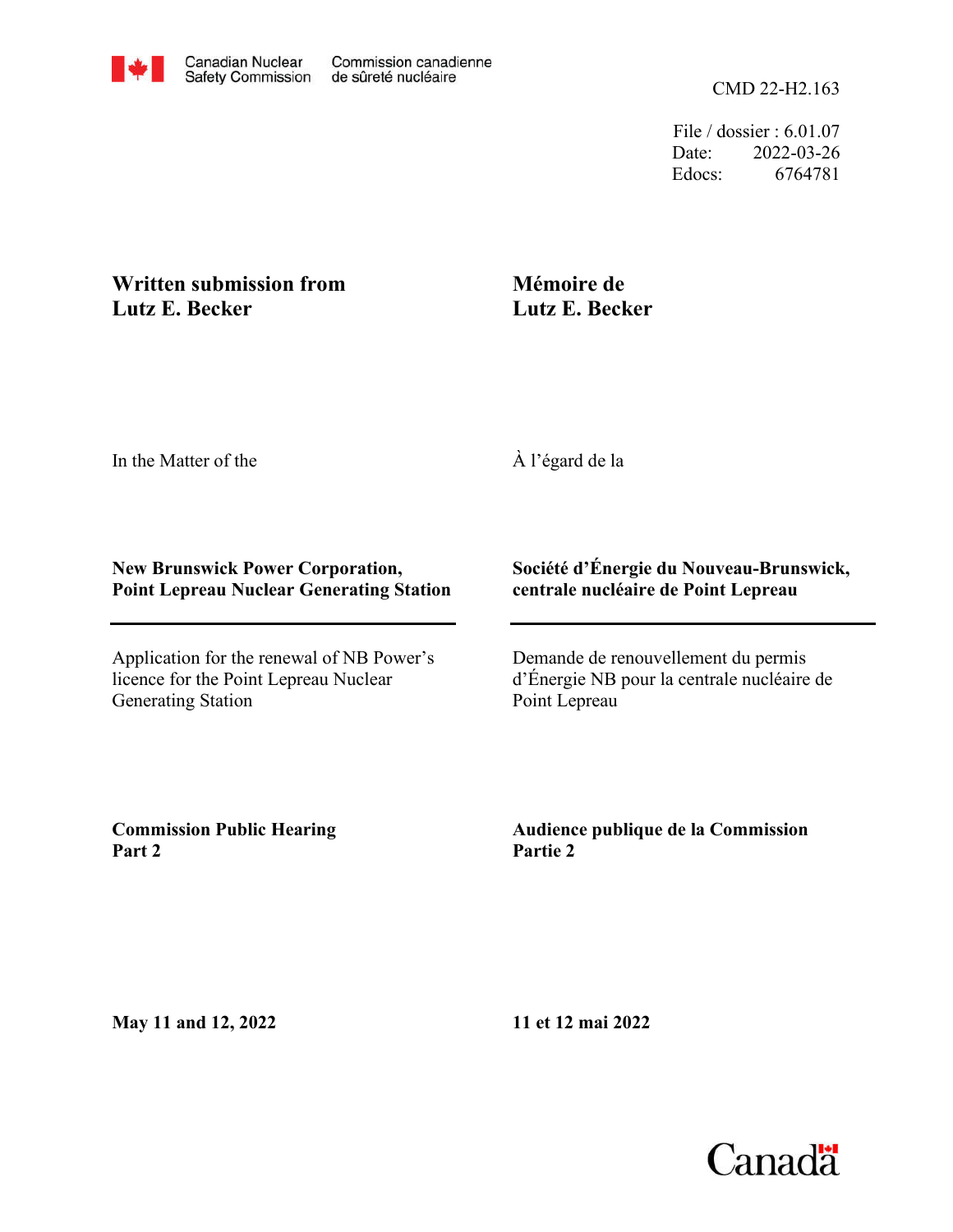| From:    | Lutz Becker                                                            |
|----------|------------------------------------------------------------------------|
| Sent:    | March 26, 2022 5:45 PM                                                 |
| To:      | Interventions / Interventions (CNSC/CCSN); info@crednb.ca; chris corey |
| Subject: | Intervention Nuclear Generating Station                                |

# Sent from Mail for Windows

Intervention in regards to NBP's request to renew its operating license for the Point Lepreau Nuclear Generating Station for 25 years

### Reasons:

- **Radioactive nuclear waster**
- **Missing long-term storage facilities**
- NBP's old and almost outdated technology Planned next generation nuclear plants safer, more efficient and cheaper to built and run to complement renewable energy sources like solar and wind ( Nuclear power start-up backed by Bill Gates - Advanced reactor proposals by Terra Power - Oklo designs at Silicon Valley - Growing need for low-enriched nuclear fuel, called HALEU, manufactured at this time in Russia only - US Department of Energy estimates the industry's need will be 40 metric tons of HALEU by 2030)
- Nuclear plant major security risk (war attacks by terrorists)
- Accidents and earthquakes do happen Chernobyl Fukushima
- **Tremendous potential health risks in comparison to solar and wind** energy sources - Public unprepared

## Suggestion: